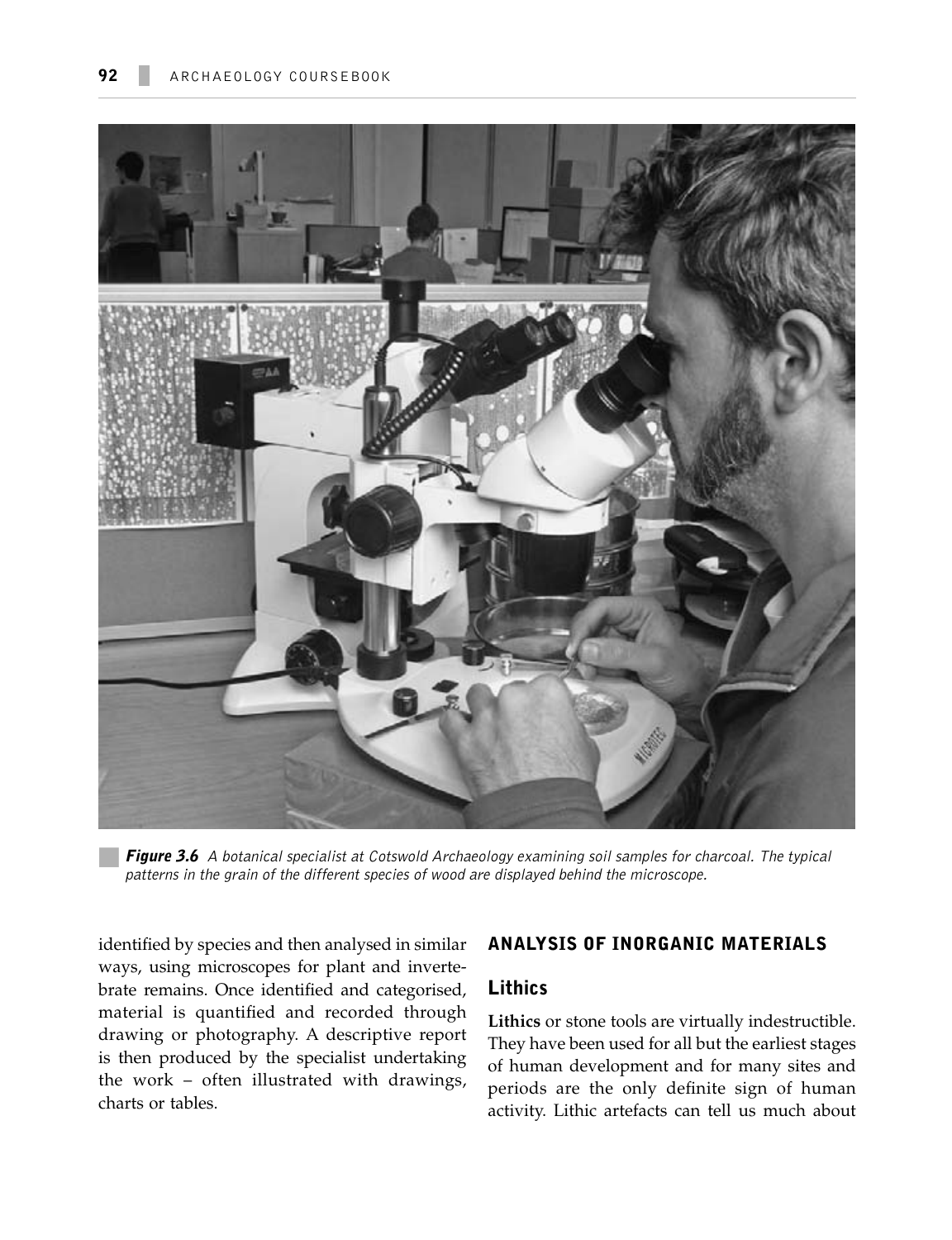

#### **Figure 3.7** Lithics

n

This hoard of unused Neolithic, polished flint axes from a Danish bog illustrates a high level of knapping skill. The drawn record of these daggers would aim to show size, shape, thickness and the method of manufacture including direction of flaking.

technology, manufacturing and what they were used to process. Artefacts can be sorted by type of stone, colour and **typology**. Most hard stone has been used at some point in the past and lithics also include related materials such as obsidian (volcanic glass) and flint. Specialists will use reference material for relative dating and suggestion of function. Amongst the common classifications of stone tools are core (where a tool has been made by removing material) and flake (where a tool has been made from a fragment struck off a core). A blade is a long flake where the length is more than double the width and thus has a very long cutting edge. Microliths are made by snapping a blade to form tiny, rough, triangular shapes. These were used in the Mesolithic to make barbs for harpoons and in the Neolithic as edges for sickles. Arrowheads are classed as projectile points as we are sometimes not certain that they were not small spear

tips, while tools which are flaked on two sides to get a sharp edge (e.g. hand-axes) are called bifaces.

The method of manufacture tells us much about the skills of the maker and the technology involved. The earliest tools (**Oldowan**) from around 2.5 mya (million years ago) ( $\blacktriangleright$  p. 196) were stones from which a few chips had been removed by striking the core with a hammerstone to give a sharp edge. This technique is called direct percussion and for most of human history this was the only technique. The angle of impact determines how much of the core is flaked off and whether the flake is thick or thin. More control over flaking is gained by using a punch between the core and the hammer-stone. This is indirect percussion. Striking with a soft hammer such as antler can produce thinner flakes than with stone, while tiny flakes can be removed by pressing with antler or wood in what is known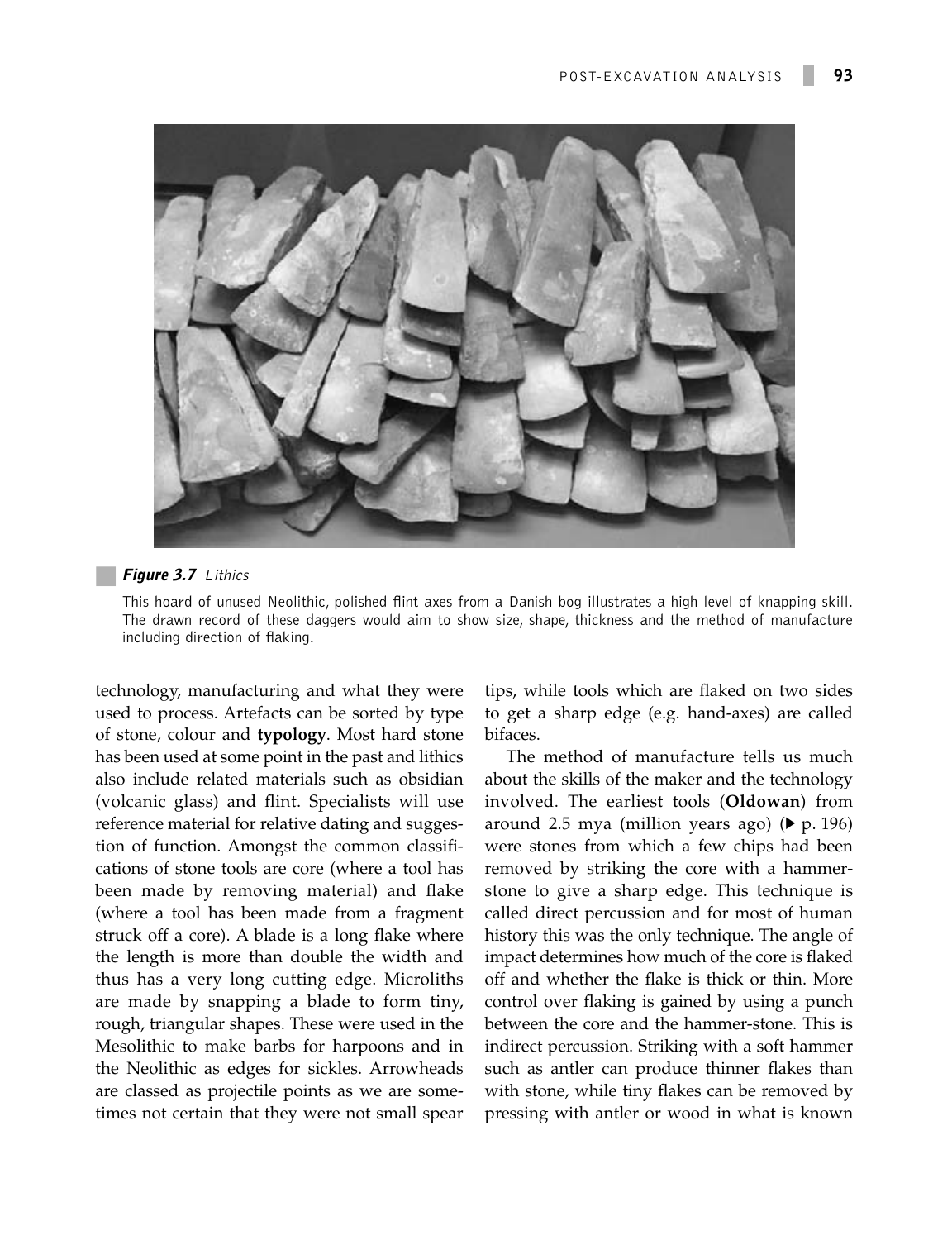



**Figure 3.9** Neolithic flint adze from Leadenham which illustrates the conventions of drawing lithics. (Archaeological Services WYAS)

**Figure 3.8** Pressure flaking

n

Pressing with bone or antler will prise thin flakes away from a part-finished artefact to gain greater definition or sharpness. Recording of markings on the artefact would enable researchers to understand how this technique had been used.

as pressure flaking. A second manufacturing technique is polishing. An artefact might be roughly shaped by chipping and then its surface would be ground using an abrasive such as sand and water. Using this painstaking method, stone jewellery and polished stone axes were manufactured from the Neolithic onwards. With the addition of a drill ( $\blacktriangleright$  p. 182), this method was adapted to make sockets and to bore holes through stone.

Examination of their surface can determine whether lithics were manufactured by flaking, pecking or polishing the original stone. Reference to experimental or ethnographic examples

 $(\triangleright p. 180)$  can explain how the techniques were carried out and also suggest how the artefacts were used. Manufacturing debris (debitage) such as flakes or chips is of particular value. It provides evidence of raw materials, the production process and the tools used. Sometimes debitage can be refitted to show the exact sequence of manufacturing ( $\blacktriangleright$  p. 61). The surfaces of stone artefacts will often bear scratches, chips and polishes from their use. For example, half an hour cutting cereals will leave a polish on a flint blade very different from the use-wear from cutting bone. Use-wear studies (microwear analysis) combine microscope examination with information from experimental archaeology to try to identify the signatures ( $\blacktriangleright$  p. 176) of past activities. However, this may only reveal the last activity the tool was used for. The detection and description of wear marks is greatly enhanced by the use of a scanning electron microscope (SEM). This sweeps